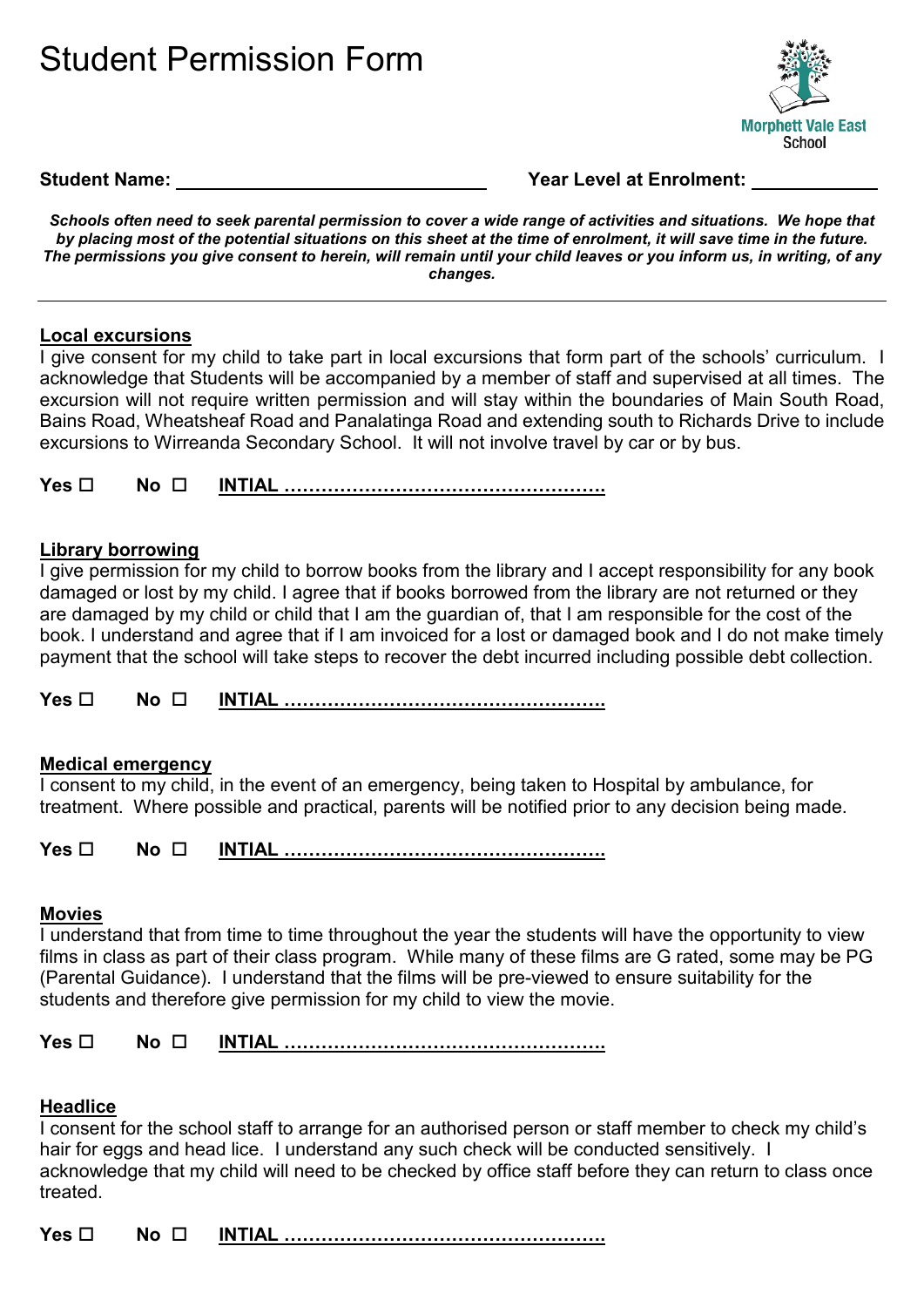# **Pastoral Support Worker**

I acknowledge my child may interact with the Pastoral Support Worker in school activities

# **Yes □ No □ <u>INTIAL ……………………………………………</u>**

## **Early Dismissal**

I consent to my child being dismissed up to 1 hour before the normal end of the school day on weeks 3, 6 and 9 during every school term. I agree and acknowledge that my consent will remain active/in place for the entire time my child is enrolled and attending at the school unless I withdraw it by notifying the principal (or delegate) either in writing or by telephone or until such time as the schools governing council makes a change to these early dismissal days.

I give my consent for my child(ren) to be dismissed early under the following conditions:

-up to 1 hour before the normal end of the school day on the last school day before the Easter long weekend;

-up to 1 hour before the normal end of the school day no more than 4 times a year for the purpose of the end of school terms;

-up to 1 hour before the normal end of the school day for the purpose of an annual school sports day; -up to 1 hour before the normal end of the school day for the purpose of an annual district-wide sport carnival; and

-up to 1 hour before the normal end of the school day in the event of an extreme heatwave declared by the State Emergency Services, or where the health and safety of the children at the school are considered at risk due to the absence, localised failure or poor performance of air conditioning on days of extreme heat (36 degrees or above).

Parents will be notified in advance (minimum 1 month) of the reason, time and date of the above early dismissals through the normal communication channels used between the school and parents, including, but not limited to, school newsletters and the schools website.

For early dismissals relating to 'extreme heat' scenarios parents will be notified as soon as possible before students are dismissed.

**Yes □** No □ INTI<u>AL ……………………………………………</u>

### **ICT User Policy and Agreement**

I acknowledge and agree to the school's ICT User Policy agreement. This policy can be read on the school website https://mveps.sa.edu.au/wp-content/uploads/2020/09/ICT-student-agreement.pdf

**Yes □ No □ INTIAL …………………………………………………** 

### **Mobile Phone and Electronic Device Agreement**

I acknowledge and agree to the school's Mobile Phone and Electronic Device Agreement. This policy can be read on the school website https://mveps.sa.edu.au/wp-content/uploads/2021/02/primaryschool-student-use-of-mobile-phones-and-personal-devices.pdf

**Yes □ No □ INTIAL …………………………………………………** 

**Parent / Caregiver Name(s):** 

**Parent / Caregiver Signature(s)**:

**Date:**